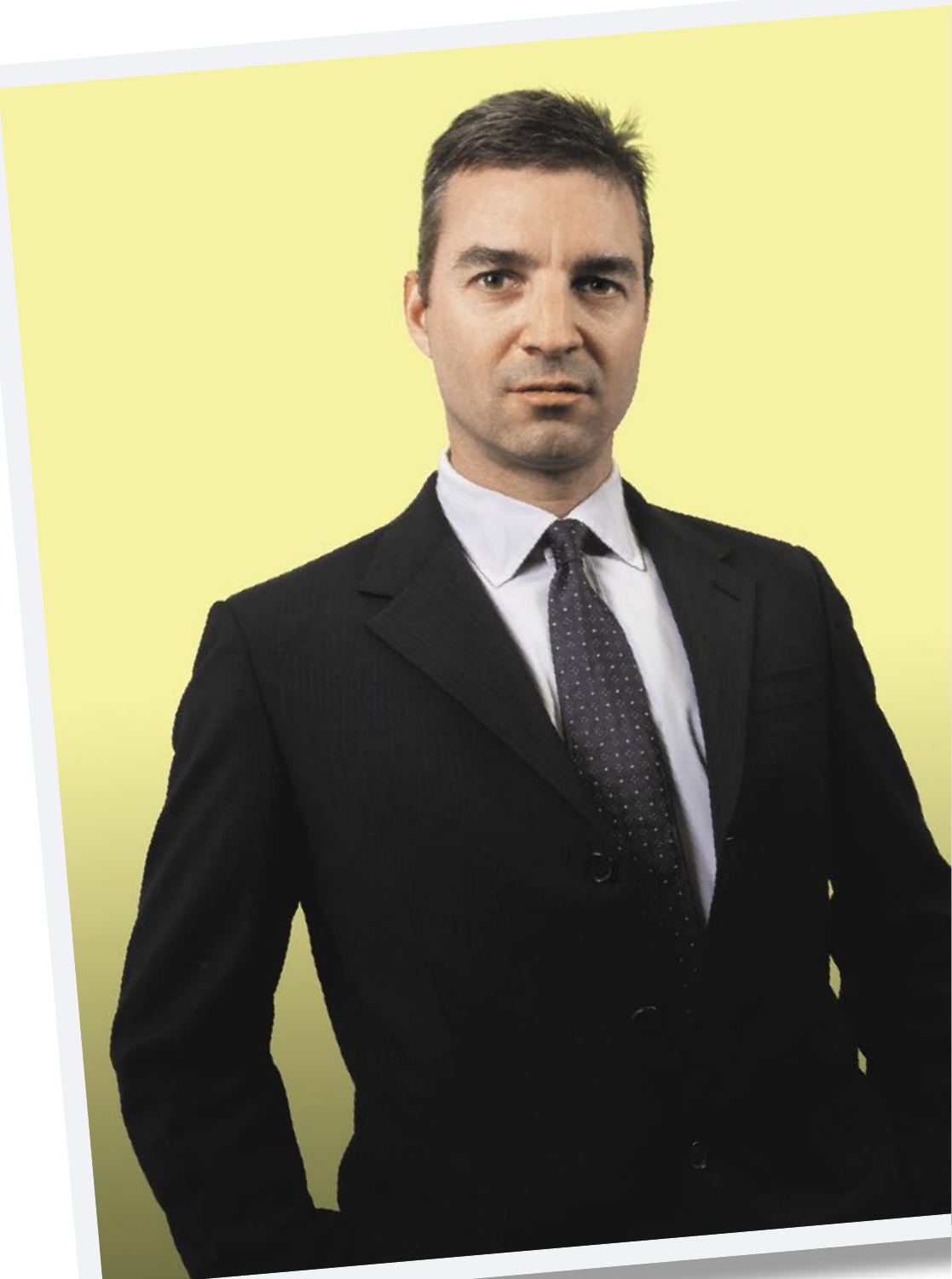Third Point CEO Daniel Loeb hurls scorn to shake up companies—and boost his returns.

# Hedge Fund Hedge RABBLE-ROUSER

### By Deepak Gopinath

**'**Daniel Loeb, who runs a \$3.5 billion hedge fund firm Daniel Loeb, who runs a \$3.5 billion hedge fund firm called Third Point LLC, has always had a big mouth. called Third Point LLC, has always had a big mouth. When he was 12, Loeb hectored the bullies at Paul Re-When he was 12, Loeb hectored the bullies at Paul vere Junior High School in his native Los Angeles. vere Junior High School in his native Los Angeles. After the kids threatened to beat him up, Loeb fought After the kids threatened to beat him up, Loeb fought back—with his wallet. He hired a classmate, Robert back—with his wallet. He hired a classmate, Robert Schwartz, as his bodyguard. "Dan's mouth would get Schwartz, as his bodyguard. "Dan's mouth would get him into trouble," Schwartz recalls. "He told every-him into trouble," Schwartz recalls. "He told one that he was paying me 25 cents a day, and no one one that he was paying me 25 cents a day, and no one ever bugged him or me again." ever bugged him or me

Now 43, Loeb is still sounding off—only these Now 43, Loeb is still sounding off—only these days, he's staking millions of dollars on his sharp days, he's staking millions of dollars on his sharp tongue. Loeb has positioned himself as Wall Street's tongue. Loeb has positioned himself as Wall Street's merchant of venom, pillorying chief executive offi-merchant of venom, pillorying chief executive cers who don't make him enough money. His weap-cers who don't make him enough money. His ons: letters, filed publicly with the U.S. Securities ons: letters, filed publicly with the U.S. Securities and Exchange Commission, bemoaning the man-and Exchange Commission, bemoaning the agement failures of companies he's invested in. agement failures of companies he's invested

Loeb bets on stocks, and sometimes against them, and then agitates to drive their prices in his them, and then agitates to drive their prices in his

**Troublemaker: Third Point's** Daniel Loeb **Troublemaker: Third Point's**

favor. After Loeb bought into Potlatch Corp. and the stock slumped, he branded CEO Pendleton Siegel a "CVD" chief value destroyer. He called two great-grandsons of one of the wood and paper company's founders members of the "Lucky Sperm Club." To Irik Sevin, CEO of fuel distributor Star Gas Partners LP, another one of his picks, Loeb wrote: "Do what you do best: Retreat to your waterfront mansion in the Hamptons where you can play tennis and hobnob with your fellow socialites." After that, Sevin quit.

Loeb's goal is to shame companies into replacing their CEOs, shaking up their boards—whatever it takes to boost the value of his investment. He pans executives' competence, social mores and what he often calls their "inexplicable insouciance."

Loeb's pungent prose and hard numbers have earned him a readership among analysts and money managers, says Steven Chercover, a senior analyst at D.A. Davidson & Co. in Portland, Oregon. Each tirade gets emailed among financial professionals, who savor Loeb's taunts and research. "Loeb is the Hunter S. Thompson of activist letter writing," Chercover says, a reference to the writer who unleashed the concept of freewheeling,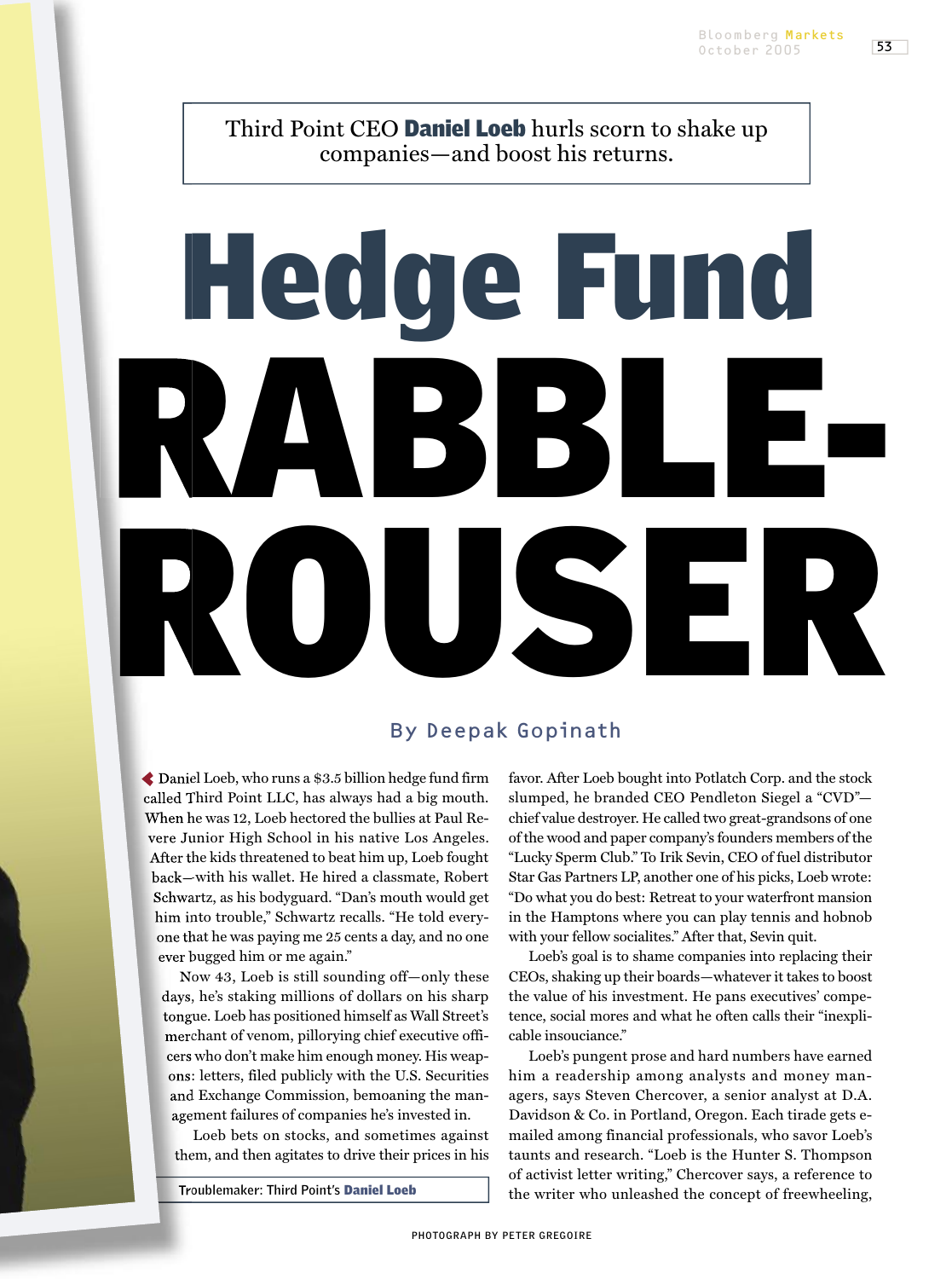gonzo journalism in books such as *Fear and Loathing in Las Vegas*.

So far, Loeb's gonzo shareholder activism has made him and his investors rich. New York–based Third Point has posted an average annual return of 28.9 percent since Loeb founded the firm in 1995, he says. That's more than double the 12.5 percent gain logged by similar hedge funds during that period, according to Credit Suisse First Boston Tremont Index LLC, a New York–based firm that tracks fund performance. Like many hedge fund managers, Loeb charges an annual management fee of 2 percent and takes a 20 percent cut of all profits.

Alifelong surfer who counts among his friends hip-<br>hop impresario Fab 5 Freddy, Loeb goes out of his<br>way to court controversy. His letters have outraged hop impresario Fab 5 Freddy, Loeb goes out of his way to court controversy. His letters have outraged executives and unnerved some investors. "I've dealt with all kinds of people on Wall Street, and Loeb is pretty much at the extreme," Potlatch's Siegel says. Third Point's tactics have prompted at least one lawsuit, later dropped, claiming that Loeb smeared a company on the Silicon Investor Internet message board. Loeb's Web handle, according to the 1999 suit: Mr. Pink, the name of one of the criminals in Quentin Tarantino's 1992 film *Reservoir Dogs*. "I can't confirm or deny any relationship with Mr. Pink," Loeb says. "But I do agree with some of the views he expresses."

Loeb is an extreme example of the shareholder activism that's ripped through corporate America since the 1980s. Public pension funds such as the \$190 billion California Public Employees' Retirement System led the way, flexing their financial muscles on issues ranging from shareholder returns to workplace violence. Then, mutual fund managers such as Michael Price, now president of Short Hills, New Jersey–based MFP Investors LLC, charged in, as they amassed a growing share of the nation's corporate equity during the 1990s stock market boom. Over the years, institutional shareholders have helped oust the CEOs of some of the mightiest companies in the land, from John Akers of International Business Machines Corp. to Carly Fiorina of Hewlett-Packard Co. to Philip Purcell of Morgan Stanley.

Now, hedge fund managers have joined the fray, says Patrick McGurn, executive vice president of Institutional Shareholder Services, a Rockville, Maryland–based company that advises fund managers on corporate governance. Loosely regulated investment vehicles for institutions and the rich, hedge funds have what it takes to rattle companies: money—



**'Ridicule is a radiating weapon,'** Chapman **says.**

and lots of it. Their combined assets have soared to about \$1.1 trillion this year from \$490 billion in 2000, according to Chicago-based Hedge Fund Research Inc.

"Hedge funds are taking the mandate of leadership," McGurn says. As investors such as Loeb have asserted themselves in the U.S., a new generation of hedge fund managers has taken aim at European companies. (See "Europeans Are Angry, Too," page 56.)

What sets Loeb apart, in addition to his returns, is his hyperkinetic—and hyperpublic—style. He trumpets his grievances, and rather than gathering shareholder proxies to swing corporate votes like many other activist shareholders do, he heckles management. "Loeb hasn't been in proxy contests—he's more of a rabble-rouser," says Ray French, chairman of Cayman Islands–based Strongbow Capital Management Ltd., which manages an activist fund.

Loeb makes some investors nervous, says Paul Isaac, chief investment officer of Cadogan Management LLC, a New York– based asset management firm that invests in hedge funds. "It doesn't reflect on Dan's ability as a fund manager, but some investors are not comfortable with the public positions he takes," he says.

Sitting in an open-neck, short-sleeve shirt in his glass-walled

# 'Do what you do best: Retreat to your waterfront mansion in the Hamptons.'

—Daniel Loeb to Star Gas CEO Irik Sevin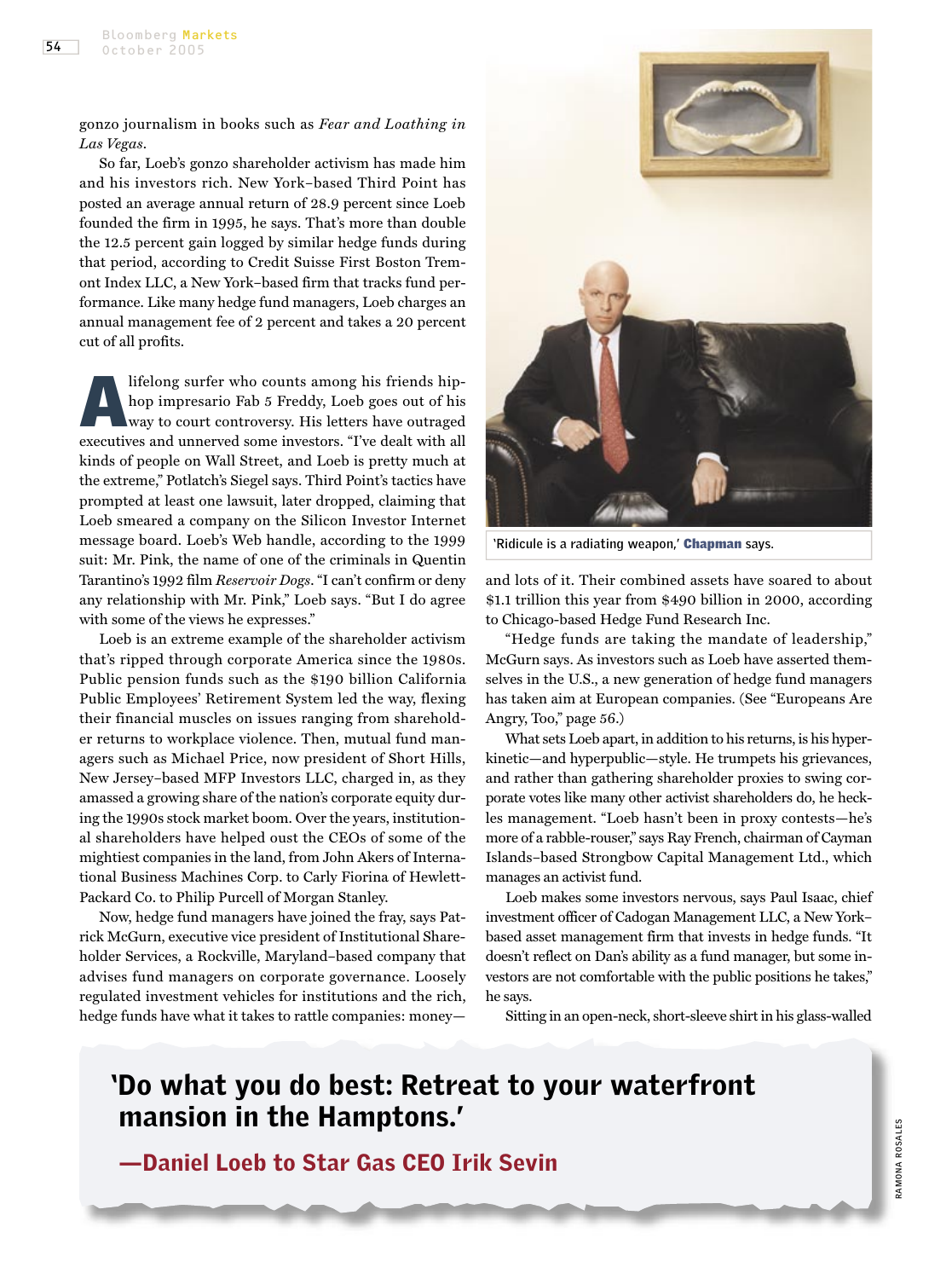Palisades High, he kept playing the stock market. By 1983, when he was a college senior, Loeb was sitting on \$120,000 in

On a roll, Loeb reached for more. He sank his money into Puritan-Bennett Inc., which makes medical respirators. Shares of that company, now owned by Bermuda-based Tyco International Ltd., fell

profits, he says.

office on Madison Avenue, Loeb doesn't come across as a curmudgeon. Five feet 9 inches tall and a trim 158 pounds, he's a practitioner of Ashtanga yoga, which involves synchronizing the breath with a series of postures to detoxify the body and calm the mind. He travels to a yoga school in Mysore, India, every 18 months. His face is unlined, and his brown hair is just starting to gray.





\*As of July 31. Return data is for Third Point Partners and is net of fees. Source: Third Point

On his bookshelf, *Optimal Trading Strategies*, a mathheavy tome about how to minimize trading costs, sits alongside *Art Law*, a legal guide for artists and art collectors. Nearby is a novel by 1978 Nobel Laureate Isaac Bashevis Singer, whose stories often draw on Jewish folklore and mysticism. Stacked against the wall is part of Loeb's burgeoning art collection: photographs by Richard Prince, whose work explores America's obsession with celebrity, originality and ownership. Prince's most controversial work is *Spiritual America*, a photographic image of actress Brooke Shields, in the nude, at age 10.

Between typing e-mails and calling out instructions to his traders, Loeb defends his approach to investing and shareholder activism. "Most of what we do is good stock picking," Loeb says, his voice low. "We don't like investors who have a conformist mentality and are drawn to mediocre managers who guarantee them dull but, in their opinion, predictable results."

Daniel Seth Loeb has been prowling for an edge since his boyhood days catching waves at Third Point, the biggest break at Malibu Surfrider Beach, for which he named his company. One of three children of Ronald and Clare Spark Loeb, young Dan grew up in a 4,000-square-foot house in Santa Monica Canyon. His father was a partner at the Los Angeles law firm of Irell & Manella LLP. His mother is a historian. Loeb's greataunt, Ruth Handler, created the Barbie doll and co-founded Mattel Inc.

Even as a kid, Loeb dreamed of striking it rich, classmate Schwartz says. At Palisades High School, one of Loeb's English teachers nicknamed him Milo Minderbinder, after the scheming entrepreneur who controls the black market in Joseph Heller's novel *Catch-22*, says Schwartz, a partner at Third Point Ventures, Loeb's venture capital unit in Silicon Valley. "Dan was investing in stocks in high school and idolized Milo Minderbinder," Schwartz says. "The fact is, anyone who knew Dan in high school, it would be a no-brainer that he would be doing the things he's doing now."

After two years at the University of California, Berkeley, Loeb set off for New York, the money capital of the world, to study economics at Columbia University. As he'd done at after its ventilators were associated with several deaths. Loeb lost everything. Not only that, he'd leveraged his investments by buying on margin. He also owed his dad \$7,000 for tax liabilities. Loeb says it took him almost 10 years to pay back his father. "That was a 10-year lesson in the perils of leverage and overconcentrating positions," Loeb says.

After graduating from Columbia with a degree in economics, Loeb joined Warburg Pincus LLC, where John Vogelstein, one of his father's friends, worked. "He was very ambitious, very entrepreneurial," says Vogelstein, now the

firm's vice chairman.

And like Milo Minderbinder, Loeb was hungry for a profit. He says he persuaded his godfather, Robert Robin, an outside counsel for Chicago-based CNW Corp., to introduce him to management. Loeb looked over the books and decided the company was undervalued. After Warburg Pincus bought a stake in CNW, the stock rose and the firm pocketed \$20 million, Loeb says. "We made a nice profit," Vogelstein says.

Restless, Loeb left Warburg Pincus in 1987 and joined Island Records Inc. in New York as director of corporate development. The re-



Fab 5 Freddy **calls Loeb 'financial hip.'**

cord company got its start in Jamaica with reggae music before going on to make its money with U2 and The Cranberries. Loeb spent the next year helping Island Records secure debt financing. At one point, he traveled to Kingston, Jamaica, with Island founder Chris Blackwell to try to resolve a dispute over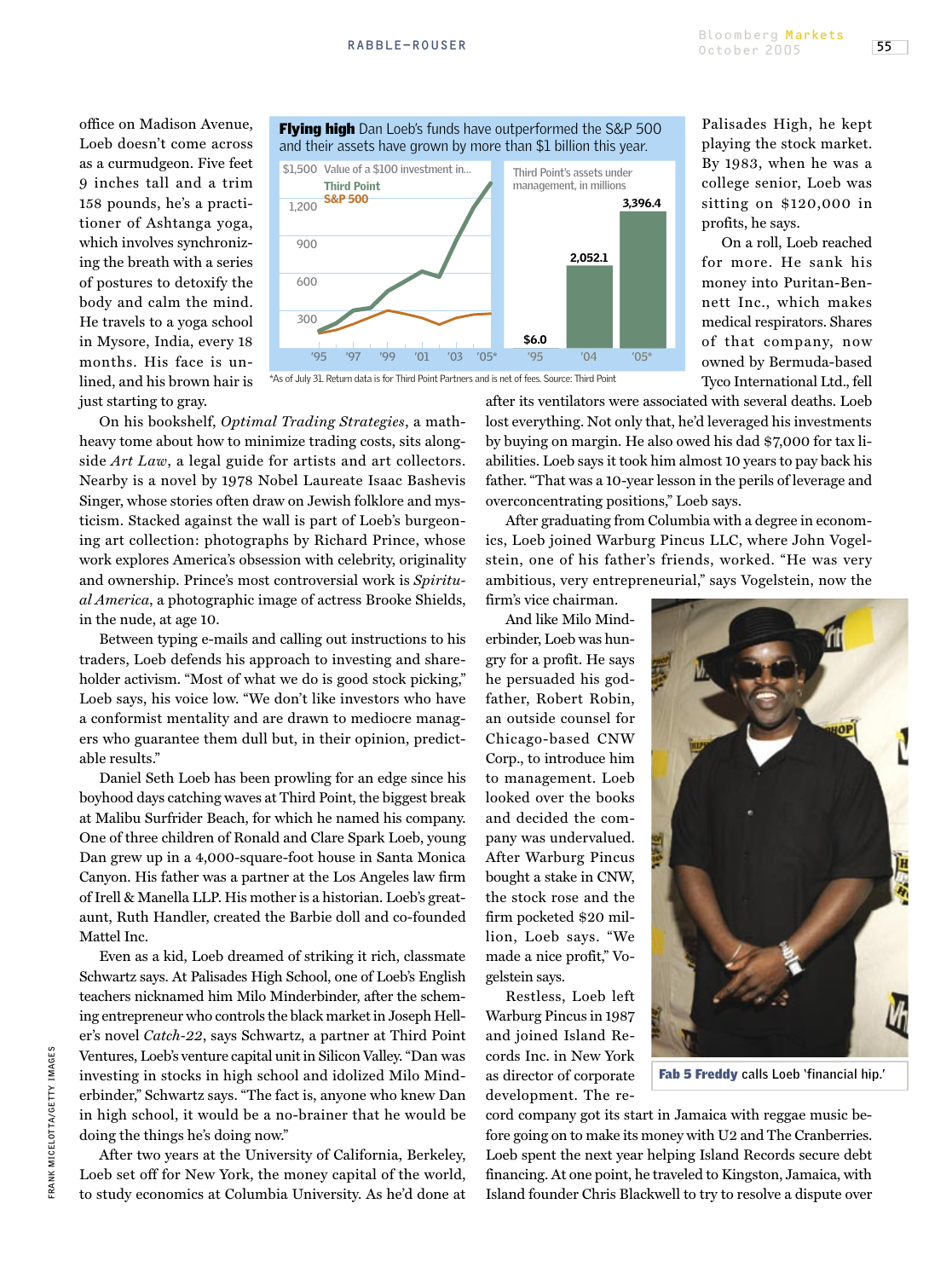# *Europeans Are Angry, Too*

By Jacqueline Simmons and Katherine Burton

When Jean-Claude Marian, the supervisory board chairman of Medidep SA, arrived at the sumptuous Hotel Le Parc in Paris on June 21, angry shareholders were waiting. Among them was hedge fund manager Mathieu Dubicq.

Dubicq and the other investors had arrived at Medidep's annual general meeting that day to give Marian, 66, an ultimatum: Quit, or we'll vote to have you fired. Dubicq, 32, says Marian had to go because he was working for Medidep while simultaneously running its chief competitor, Orpea SA. Both companies are based in Paris and operate nursing homes.

Marian walked out. Twenty minutes later, he returned and told the crowd he would resign. Applause broke out.

"We felt that if we didn't react with other shareholders, the situation would stay as it was," says Dubicq, who runs the London-based Mellon HBV European Special Situations Fund. "In our opinion, they were taking advantage of the situation as a competitor."

Dubicq is part of a new generation of hedge fund managers turned shareholder activists who have set their sites on Europe. So far this year, these investors have led revolts at more than 10 European companies, including Deutsche Börse AG,

IWKA AG, Nestlé SA, Royal Dutch Shell Plc and Suez SA.

Europe is ripe for such shareholder activism, says Stephen Davis, president of Davis Global Advisors, a Bostonbased international corporate governance consulting firm. "Hedge funds are waking up to the fact that activism pays, so they are going the activism route and going for it quickly," Davis says. "In Europe, there is a large population of underperforming companies that have never been exposed to market pressures."

It's a golden opportunity for the hedge funds, whose combined assets under management have more than doubled to \$1 trillion since 2001. These private partnerships for institutions and the rich are eager to boost their performance: Hedge funds posted an average return of only 1.9 percent during the first half of 2005, according to Hedge Fund Research Inc., a Chicago-based firm that tracks the industry.

There are now about 90 activist hedge funds worldwide, according to Thomas Taylor, head of Greenwich, Connecticut–based Taylor Cos., which was planning to launch its own activist hedge fund of funds in September. That's up from 40 three years ago. Many of these

newcomers are run by 30-somethings such as Dubicq and Christopher Hohn, 38, who started London-based Children's Investment Fund Management LLP in 2003.

"They're young and hungry," says Sophie L'Helias, a New York– based lawyer. "They're not part of the establishment, and they don't have an ax to grind.

They just have to perform."

The better these managers do, the more they'll be paid. Hedge funds generally charge a 1.5 percent management fee and take a 20 percent cut of any profit.

The chance for a big paycheck appeals to long-time activists, too, some of whom recently opened partnerships to take advantage of the popularity of funds geared toward shaking up companies. Corporate raider Carl Icahn, 69, for example, started a fund last year that charged 2.5 percent of assets and 25 percent of any gains. Guy Wyser-Pratte, 65, a longtime New York– based activist, has been raising money for a fund, too.

In Europe, hedge funds' new, aggressive stance has increased concern that these investors will put their own profits ahead of jobs and companies' long-term

**Hedge fund activist** Mathieu Dubicq

welfare. Hohn, for example, this year led an assault on Frankfurtbased Deutsche Börse, Europe's largest stock exchange by market value, to stop a \$2.3 billion bid for London Stock Exchange Plc. Hohn and other shareholders said the deal was too expensive. The uproar prompted Deutsche Börse Chief Executive Officer Werner Seifert to quit, along with the company's supervisory board head, Rolf Breur, and three other board members.

While Hohn's move boosted Deutsche Börse stock, it drew fire from German politicians. Franz Müntefering, chairman of the country's Social Democratic Party, characterized Hohn and other international hedge fund managers as "a swarm of locusts, destroying everything and moving on."

Wyser-Pratte, recently involved in a shake-up at German machine maker IWKA,

> says Hohn and fellow shareholders may have gone too far at Deutsche Börse. "It was right to revolt against the London Stock Exchange bid, but to go after Breuer, there I part ways," he says. "They had accomplished their goal. What was that

Icahn Partners (New York) Euro Value Fund (Cayman Islands) Cevian Capital (Stockholm) Mellon HBV European Special Situations (London) Children's Investment Fund (London) **Fund (location)** Carl Icahn Guy Wyser-Pratte Christer Gardell, Lars Forberg Mickey Harley, Mathieu Dubicq Christopher Hohn **Manager(s)/founder(s) in millions** \$2,000 500\* 400 350 NA **Target** Metso IWKA Lindex Medidep Deutsche Börse Eurotrashers These hedge funds have taken on European companies**.**

\*Still in the process of raising the funds. Source: Bloomberg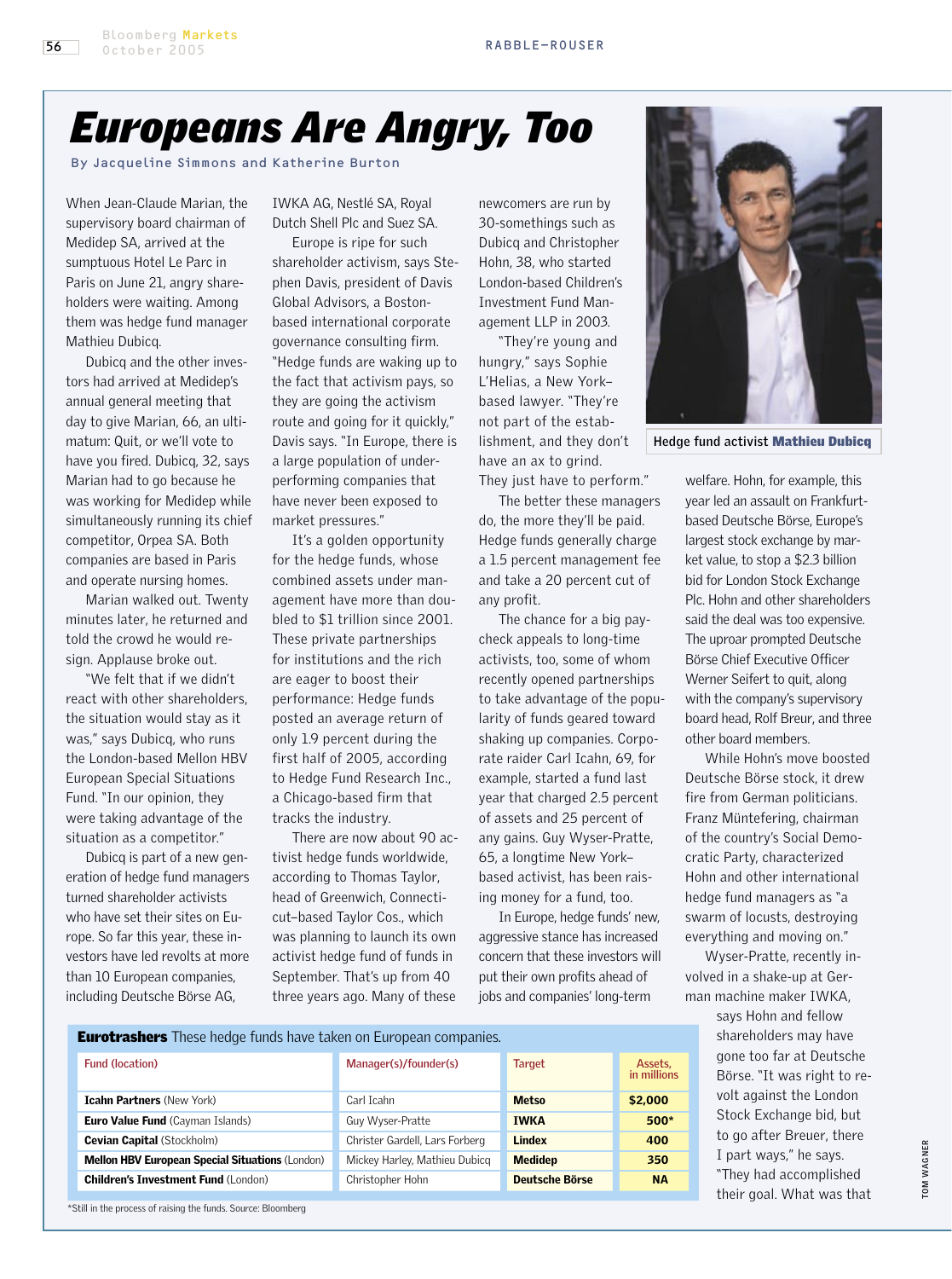for, to humiliate him?" Hohn declined to comment.

Christer Gardell, 45, who runs Stockholm-based Cevian Capital AB, says he's prowling for corporate targets. So far, he has focused on Nordic companies, partly because investors and boards in Scandinavia tend to support long-term shareholders, he says. "We have more-active owners; it's a tradition up here," says Gardell, citing holding companies such as the Wallenberg family's Investor AB.

His current targets include Swedish life insurer Skandia AB, which he says should cut costs, and Intrum Justitia AB, Europe's leading debt collection company. Gardell won't say what his objectives for the latter are. Icahn has his own money in Gardell's fund and also has invested alongside him through his Icahn Partners LP.

Unlike many activist fund managers, Gardell generally takes a seat on the board. He says that's the most effective way to elicit change, especially in Scandinavia, where boards tend to hold more sway than CEOs. He's now looking to expand his activities in Switzerland and the U.K., which he calls "virgin territory" for active investors. "There are no active owners on the boards in the U.K.," he says. "The institutions there are so polite."

One of Gardell's targets says his meddling is useful to a point. "I'm used to having very good discussions and working with active shareholders," says Jorgen Johansson, who headed Swedish apparel retailer Lindex AB from March 2001 until March '04. Gardell bought a stake in Lindex and joined the board in January 2004.

Johansson says he began

2003, about six months before Gardell first acquired shares in Lindex. "In Scandinavia, there's a fundamental culture of team playing," he says. Then in March 2004, Gardell and other directors went after Johansson, blaming him for an error that left the company with too much women's apparel to sell and causing Lindex's first loss in nine quarters. Johansson resigned.

meeting with Gardell in June

"They needed to show strong reaction and said they had to make it public that this was my responsibility," Johansson says, adding he has "no hard feelings." Even so, he says his initiatives, including improving information technology systems, are helping the company make money today. As of Aug. 9, Lindex stock had almost doubled since he quit.

 Other CEOs aren't as forgiving. Marian says he didn't expect that shareholders would force him out at the June Medidep meeting. He downplays the potential conflict of interest that angered investors. "I'm an industrialist," he says. "The plan was to merge the companies when we first got in." The plans changed when Medidep's shares became too expensive, he says. Orpea sold its stake in Medidep after the June shareholder meeting.

Investors may have forced him out, but Marian and Orpea shareholders have gotten rich as a result. Since his resignation at Medidep, Orpea stock has soared, gaining 32 percent through Aug. 9. Marian owns a third of that company. Medidep shares, meantime, have gained 1.7 percent. "They should give me a medal," Marian says of the activists.

the estate of reggae superstar Bob Marley, who died in 1981.

"Dan saw value in Island Records when no one else did," says Blackwell, 68, who went on to found Palm Pictures Inc. in New York. A big investor eventually saw value in Island, too: Blackwell sold his company to Baarn, Netherlands–based PolyGram NV in 1989 for \$272 million.

By now, Loeb had spent almost a decade in New York and had immersed himself in the city's art and music scene. Along the way, he'd met Fred Brathwaite, aka Fab 5 Freddy. A graffiti artist in the 1980s, Freddy went on to become one of the most popular figures in hip-hop, helping to take rap music mainstream as the first host of *Yo! MTV Raps*, a music video program on the MTV cable television network. Freddy says he turned Loeb on to cutting-edge urban music. He and Loeb hung out at the Odeon, the chrome-tinged temple of hard partying immortalized in Jay McInerney's 1984 novel *Bright Lights, Big City*. Once, they went out to genteel East Hampton and blasted NWA, the pioneers of hardcore gangsta rap, across Georgica Beach, Freddy says. For a while, Loeb lived on 7th Street at Avenue D, in the gritty East Village. "I'm hip-hop; he's financial hip," Freddy, 44, says of Loeb.

F rom Island Records, Loeb bounced to Lafer Equity Investors LP, a New York–based hedge fund, and then, in 1991, to Jefferies & Co. in Los Angeles, as an analyst. Following the 1990 collapse of Michael Milken's Drexel Burnham Lambert Inc., Jefferies CEO Frank Baxter was hiring ex-Drexelites and pushing into the market for high-yield bonds. Loeb dug into Drexel and struck gold. Drexel had issued certificates of beneficial interest to creditors and employees. CBIs designate nonvoting securities with underlying assets of one corporation as debt securities of another company. Drexel's were undervalued, Loeb concluded.

Loeb says he began to track down and trade the CBIs on his own. Working off a list of holders he'd gotten from the bankruptcy court, Loeb arrived at work at 2 a.m. to call investors in Europe. His colleagues envied his knack for turning seemingly oddball ideas into profit, says Jon Brooks, who worked with Loeb at Jefferies and now runs JMB Capital Partners LP, a \$500 million hedge fund firm in Los Angeles.

Soon, Loeb says, he was forging business relationships with hedge fund managers and Wall Street heavy hitters such as David Tepper, who ran junk bond trading at Goldman, Sachs & Co. and later opened his own hedge fund firm: Chatham, New Jersey–based Appaloosa Management LP. Hoping to pull down more money, Loeb jumped to Citicorp Securities Inc. in 1994, as a junk bond salesman. A year later, he struck out on his own, founding Third Point in New York.

He got off to a rocky start. Loeb says he'd hoped to raise \$10 million for his fund. Instead, he says, he cobbled together just \$3 million from friends and family. He didn't hire his first full-time employee until 1997.

It was about this time that Mr. Pink made his appearance on www.siliconinvestor.com, a Web site now owned by Kansas City–based InvestorsHub.com Inc. that enables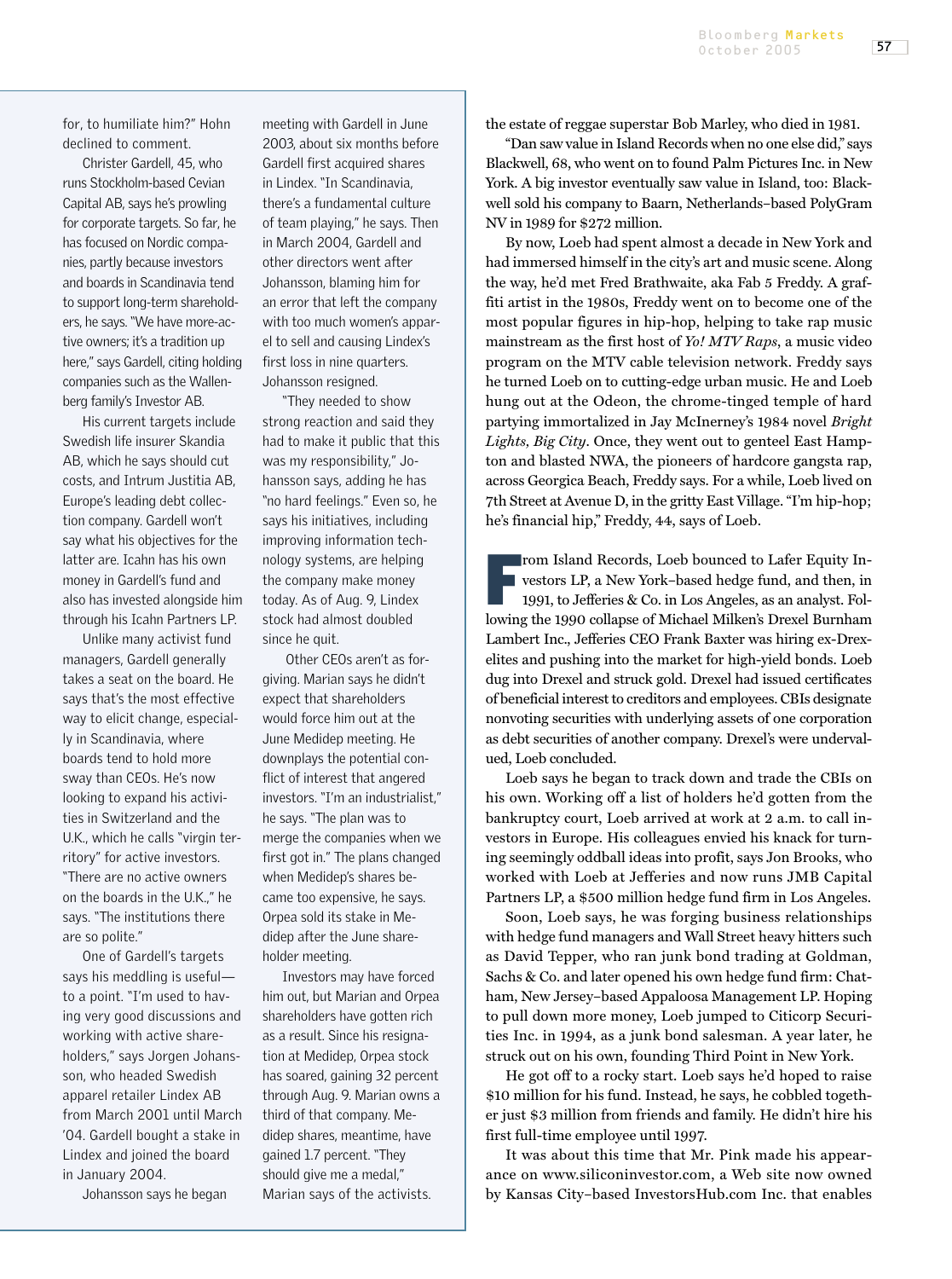# 'Since you ascended to your current role of Chief Value Destroyer, the shares have dropped over 45 percent.'

### —Loeb to Potlatch CEO Pendleton Siegel

companies. At 5:36 p.m. on March 10, 1997, someone calling himself Mr. Pink started a new Silicon Investor thread: "Mr. Pink's Picks: Selected event-driven value investments." Mr. Pink listed "Minister of Truth/Lord of All Things" as his occupation and title. His early picks included Consolidated Freightways Corp., mortuary operator Loewen Group Inc. and Ralcorp Holdings Inc., maker of Ry-Krisp crackers. He warned his readers to avoid poorly managed companies. "When you sleep with dogs, you wake up…poor," he wrote that April.

Over at Third Point, Loeb was hunting for dogs. He began shorting the shares of shaky companies that had been swept upward during the longest stock market boom in history. "It was like shooting fish in a barrel," Loeb says.

In 1998, for example, when the near collapse of Long-Term Capital Management LP roiled Wall Street, Loeb bet against FirstPlus Financial Group Inc., a mortgage lender that had put itself up for sale. Loeb figured the market turbulence would scupper any deal. That April, FirstPlus stock traded as high as \$54.875. By December, it had cratered to \$1.937—a boon for a short seller like Loeb.

Another company that caught Loeb's eye was Hitsgalore .com Inc., a Web portal company that had reported less than \$20,000 of revenue in 1998. The stock leaped to \$20.125 in May 1999 from \$2.38 that March, valuing the Rancho Cucamonga, California–based company at \$1 billion.

people to post anonymous messages about publicly traded people to post anonymous messages about publicly traded Web posters had conspired to defame Hitsgalore. The com- Web posters had conspired to defame Hitsgalore. The company dropped the suit in April 2000. That same month, Hitsgalore sued Bloomberg News for libel; Los Angeles County Superior Court Judge Paul Boland dismissed that complaint in October 2000. Hitsgalore has since abandoned its Internet business; in March 2001, the company changed its name to Diamond Hitts Production Inc.

> By early 2000, Third Point's assets under management had grown to a modest \$136 million, and Loeb was looking for a way to gain leverage over companies. That March, an activist hedge fund manager named Robert Chapman wrote an angry, public letter to J. Michael Wilson, CEO of American Community Properties Trust, a St. Charles, Maryland–based real estate investment trust. Third Point also owned a stake in American Community Properties, and Chapman's missive caught Loeb's attention.

> Chapman, 39, who runs Los Angeles–based Chapman Capital LLC, had attached his letter to a Schedule 13D form, a public document that the SEC requires investors to file when they buy or sell shares if they own more than 5 percent of a company's outstanding stock and intend to influence how the company does business. In his 13D, Chapman analyzed American Community Properties, its value and prospects and laced into the company's management. "The power of hostile 13Ds comes from the publicity," Chapman says now. "Ridicule is a radiating weapon, like a nuclear bomb."

Hitsgalore soon came crashing back to earth. On May 11,

Bloomberg News reported that founder Dorian Reed had had a run-in with the Federal Trade Commission over false claims he'd made to customers of an earlier Internet firm. Hitsgalore stock, trading under the ticker HITT, tanked. Mr. Pink piled on, referring to the company as "sHITT," declaring on his thread, "These crooks belong in jail." Mr. Pink dared the company to sue him.

Hitsgalore obliged, suing Mr. Pink, whom it identified as Loeb. Loeb says he was shorting Hitsgalore stock at the time. In the suit, filed in June 1999 in U.S. District Court in Tampa, Florida, the company claimed that Loeb and other



Loeb says he liked Chapman's style. That September, Loeb

fired off a 13D letter of his own to William Stiritz, chairman of both Agribrands International Inc. and Ralcorp Holdings, both based in St. Louis. Ralcorp, one of Mr. Pink's early picks, had offered \$39 a share for Agribrands, which makes animal feed. Loeb, who owned 505,400 shares of Agribrands, argued the bid was too low. Cargill Inc. agreed. That December, Cargill bid \$54.50 for Agribrands, topping the Ralcorp offer. Loeb says he made \$20 million following the purchase.

Since then, Loeb has filed about two dozen other 13D letters, with varying results. If nothing else, his dispatches are a departure from runof-the-mill business correspondence. **Potlatch's** Siegel **calls Loeb 'extreme.'**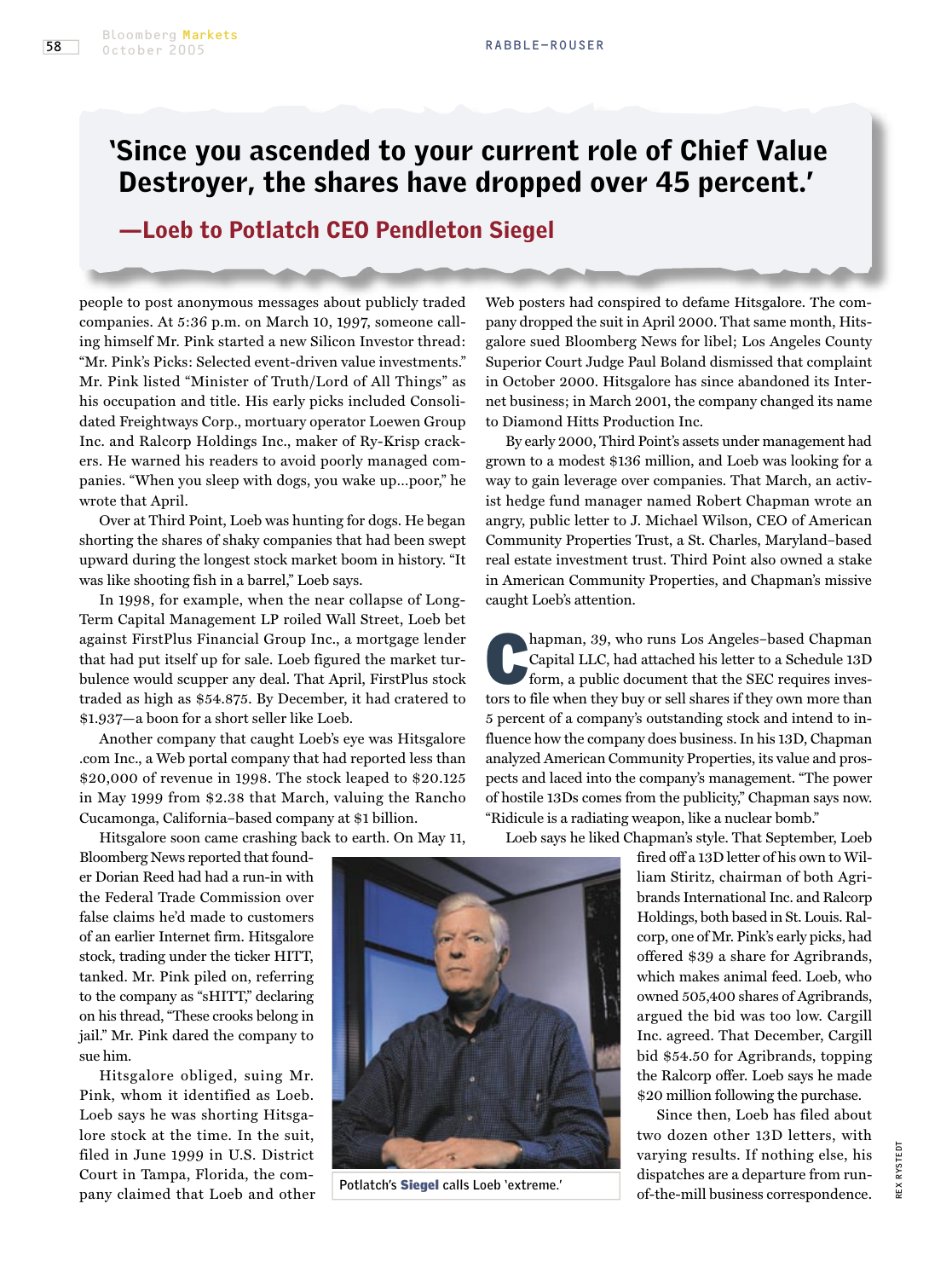In April 2003, for example, Loeb started to pick a fight with Spokane, Washington–based Potlatch. CEO Siegel says Loeb berated management for the company's stock performance during an analyst meeting that month. Then Loeb sent Siegel an open letter criticizing the CEO's performance and blasting the company for its phased-voting rule, which required shareholders to own Potlatch stock for four years before being eligible for full voting rights. "Since you ascended to your current role of Chief Value Destroyer ('CVD') when you assumed the formal title of CEO in 1999, the shares have dropped over 45 percent, a destruction of shareholder

value in excess of \$520 million," Loeb wrote. "We find it ironic that shareholders must endure four years of your destructive stewardship in order to be entitled to a full vote."

Potlatch dropped its voting rule in May 2005. Its stock, which traded as low as \$18.75 in March 2003, before Loeb began his campaign, closed at \$56.37 on Aug. 9, for a gain of 200 percent. Siegel says Loeb had nothing to do with the rule change. "He was equally responsible for the fall of the Taliban," he says.

Last February, Loeb fired off another letter, this one to Sevin, CEO of Stamford, Connecticut–based Star Gas, which distributes heating oil. "A review of your record reveals years of value destruction and strategic blunders which have led us to dub you one of the most dangerous and incompetent executives in America," Loeb wrote.

L oeb, who owns 6.5 percent of Star Gas, didn't stop there. He said he'd learned that Cornell University offered a scholarship in Sevin's name. "One can only pity the poor student who suffers the indignity of attaching your name to his academic record," he said.

Sevin resigned on March 7, three weeks after Loeb sent his letter. Star Gas stock has fallen since Loeb bought in late October 2004, losing 25 percent through Aug. 9. "Sometimes a town hanging is useful to establish my reputation for future dealings with unscrupulous CEOs,'' Loeb says. Star Gas spokesman Robert Rinderman says Sevin declines to comment.

Loeb doesn't always get what he wants. After buying into Salton Inc. in September 2004, Loeb began agitating for CEO Leonhard Dreimann to resign. Last February, he wrote to the board of the Lake Forest, Illinois–based company, which makes George Foreman grills, and berated the directors for what Loeb saw as management failures. He also criticized them for squandering money sponsoring the U.S. Open tennis final, where twin pop icons Mary-Kate and Ashley Olsen were among the celebrity spectators that year. Loeb said he was shocked to see the Salton name emblazoned on the stadium walls. "My bewilderment quickly turned to anger when I saw the crowd seeking autographs from the Olsen twins just below the private box that seemed to be occupied by Mr. Dreimann and others who were enjoying the match and summer sun while hobnobbing, snacking on shrimp cocktails and sipping chilled Gewürztraminer,"

Loeb told Salton's board.

Loeb wrote to Dreimann again in April, this time to say he was unloading his 708,300 shares, which had fallen 80 percent since he started buying in September 2004. "The final decision to exit the position was not based on your incompetence, arrogance and innumerable shortcomings alone," Loeb said. "It was my conclusion that the company's board is governed by a toothless crew of cronies or pathetically weak individuals who I can only conclude are in way over

their heads and unable to take appropriate action." Dreimann didn't return calls seeking comment.

Some shareholder activists disagree with Loeb's in-yourface style. Working behind the scenes is often more effective, says Eric Miller, who manages \$2.4 billion of stocks at Heartland Advisors Inc., a Milwaukee-based mutual fund company that's taken an activist stance. "Going public can be timeconsuming and costly," Miller says. "It is our last option."

What's more, dealing with a single, aggressive shareholder can distract executives from job one: running the company. "Businesses today have too many other problems to waste time with one investor," says corporate investor Irwin Jacobs, who earned the nickname "Irv the Liquidator" in the 1980s. Jacobs, now 63 and chairman of Genmar Holdings Inc., a Minneapolis-based boat company, frequently bought minority stakes, pushed for change and then sold his stake at a profit, either to the target company or to another investor. "A lot of what I did in the 1980s, I wouldn't do anymore," he says.

Whatever his critics say, Loeb has so far had just one down year. Third Point lost 7 percent in 2002. Today, he enjoys the trappings of success. He lives in Greenwich Village and owns a Rafael Viñoly–designed house in the Hamptons. This year,

# 'It was my conclusion that the company's board is governed by a toothless crew of cronies.'

—Loeb to Salton Inc. CEO Dreimann

**Holding Value,** Loeb's picks Sears, Loeb's biggest investment, gained 56 percent in the first seven months of this year.

| <b>Holding</b>              | Value.<br>in thousands |
|-----------------------------|------------------------|
| Sears Holdings              | \$232,850              |
| Dade Behring Holdings       | 168.591                |
| Consol Energy               | 155.166                |
| Canadian National Resources | 144.891                |
| Western Gas Resources       | 127.465                |

For the quarter ended on March 31. Includes only securities required to be disclosed to the SEC. Source: Third Point SEC filing